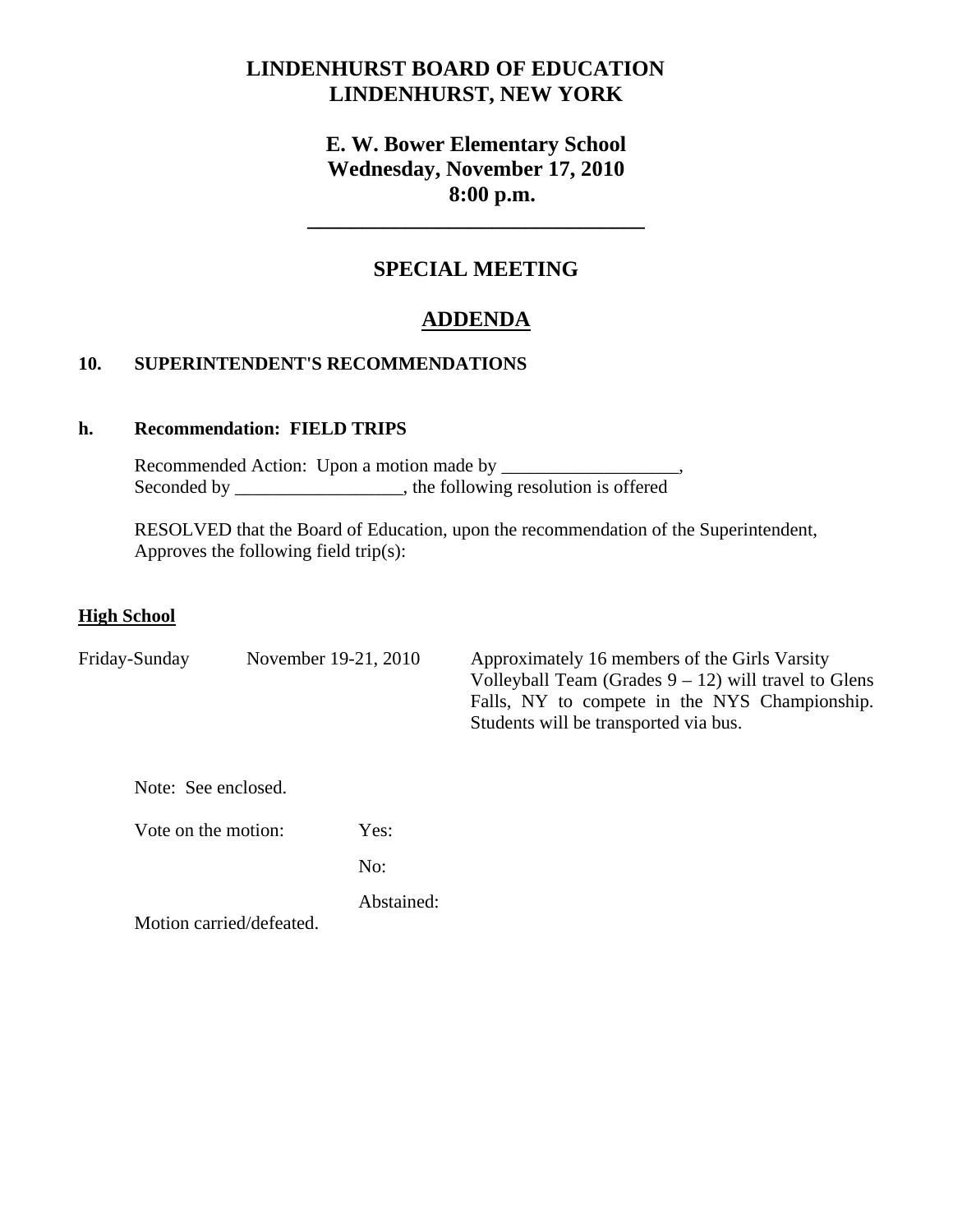## **i. RECOMMENDATION** : **GRANT**

Recommended Action: Upon a motion made by \_\_\_\_\_\_\_\_\_\_\_\_\_, seconded by \_\_\_\_\_\_\_\_\_\_\_\_\_\_\_\_\_, the following resolution is offered:

 RESOLVED that the Board of Education, upon the recommendation of the Superintendent, accepts the grant from Exxon Mobil, to enhance the Math and Science programs at William Rall Elementary School.

Note: See attached.

Vote on the motion: Yes:

No:

Abstained:

Motion carried/defeated.